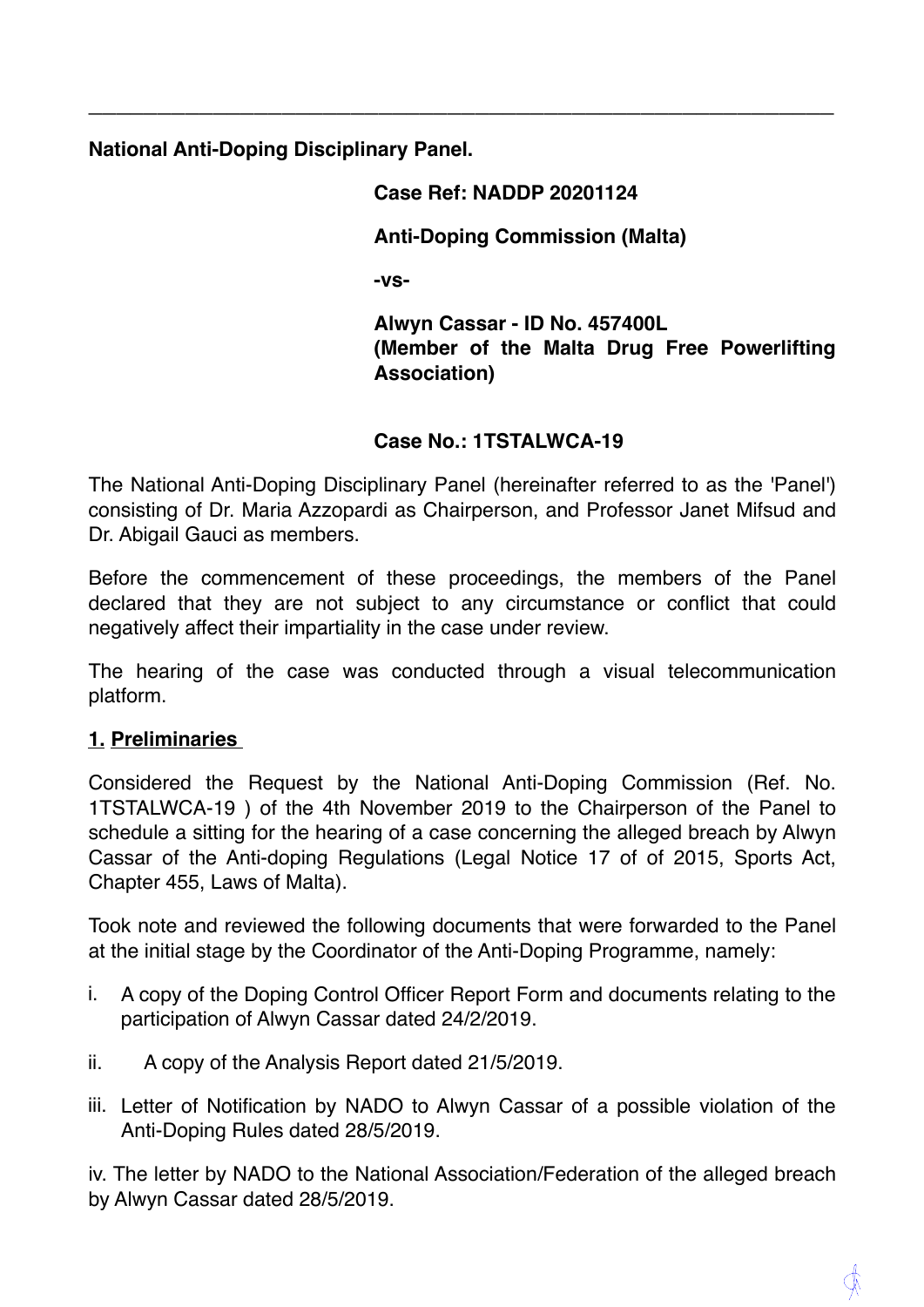v. The Request for a provisional hearing dated 30/5/2019.

vi. The email confirming the provisional suspension by the Malta Drug Free Powerlifting Association dated 5/6/2019.

vii. The appeal decision of NADAP lodged by Alwyn Cassar and dated 18/10/2019 on the application of Therapeutic Use Exemption following a decision of the Therapeutic Use Exemption Committee dated 17/6/2019 concluding that that the athlete's application for a Therapeutic Use Exemption was not granted.

viii. The letter addressed to Alwyn Cassar on the conclusions of his request for a retroactive application of the Therapeutic Use Exemption dated 30/10/2019.

- ix. The request to the Panel to schedule a hearing dated 4/11/2019.
- x. Various correspondence relevant to the case submitted by both parties.

Took note of the Notice issued by the Panel to Alwyn Cassar to appear before the Panel on the 17th February 2019, 20th May 2020 and 21st October 2020 requesting the athlete to answer the accusation of the presence of a prohibited substance or its metabolites or markers (presence of Testosterone or Testosterone Prohormones, classified under S1.1.b as an anabolic agent in the 2019 WADA Prohibited List) detected in his urine sample collected on the 24th February 2019 during the Team Championships at Birgu Youth Center Complex. The said accusation brought forward was based on Article 3(2)(a) and (b) of L.N 17 of 2015 of the Laws of Malta:

- " (2) *The following constitute anti-doping rule violations:* 
	- *. (a) the presence of a prohibited substance or its metabolites or markers in an athlete's sample:*

*. (b) the use or attempted use by an athlete of a prohibited substance or a prohibited method:"* 

Copy of the Notice of hearing was also forwarded to the Anti-Doping Commission, the Malta Drug Free Powerlifting Association and Malta Sports Council.

Took note of the submissions and evidence submitted by the athlete including his email dated 24th October 2020.

### **2. Merits:**

2.1 When the case was called on the 3rd of November 2020 appeared the athlete Alwyn Cassar and Dr Dr. Christina Borg DeBono, Dr. Lucienne Attard and Ignatius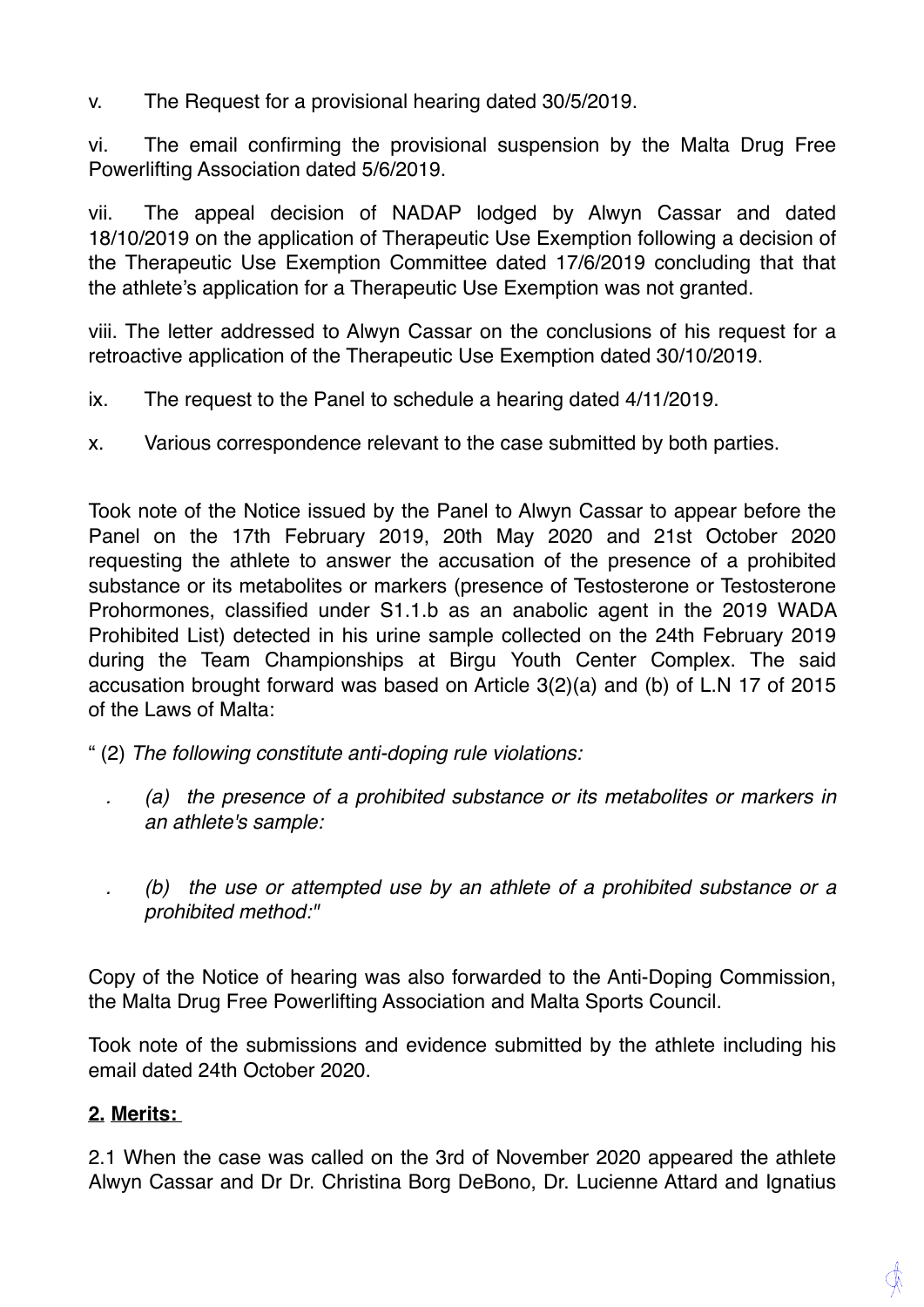Zammit on behalf of the NADO. Both parties submitted their considerations on the adverse analytical finding relating to a non-specified substance.

2.2 During the hearing Alwyn Cassar declared that he is not contesting the adverse analytical finding but rebutting that all information and all evidence relating to what was found in the test was therapeutic and was prescribed by his endocrinologist Prof. Stephen Fava. He also explains that his quality of life would have been very hindered if he did not take this treatment and emphasised that the treatment did not give him any advantage whatsoever on anyone else but was needed for his wellbeing and not for any performance benefits. He also requested that his name is not to be made public since this could have repercussions on his personal life.

2.3 NADO submitted that Mr Cassar had received the provisional suspension from the Assocation and had requested a Provisional Hearing and the conclusion of it was that he was given the provisional suspension. During this time, the athlete was contesting that the testosterone was being used for therapeutical use and thus on the basis of Article 5(9) Mr Cassar applied for a retroactive application for a TUE but this was rejected by the Commission. Mr Cassar appealed and the NADAP confirmed the decision of the Commission. Furthermore, NADO requested the Panel to apply the parameters of the regulation and inflict a four (4) year ban since this is classified as a non-specified substance and insisted that the decisions should be made public. In respect of the application of the sanction NADO submitted that the suspension should apply retroactively to the date when the provisional suspension was confirmed.

### **3. Considerations:**

3.1 Taking into consideration the non-contestation on part of the athlete on the adverse analytical finding, the Panel can firmly conclude that the facts of the case have been proven.

3.2 Furthermore, the Panel is of the opinion that the prescription of testosterone to the athlete was justified for the medical reasons outlined both by the athlete's physician and also by the independent medical consultant appointed by the Panel. However, it appears that the consultant who prescribed this medication to the athlete was not fully conversant with WADA regulations related to the correct process as regards TUE request for the use of this medication and the investigations required to support the use of this medication. Moreover, the Panel embraces the considerations and conclusions found in the decision of the NADAP dated 18th October 2019. Finally, the Panel outlines the words of the law whereby "*it is each athlete's personal duty to ensure that no prohibited substance enters his or her body. Athletes are responsible for any prohibited substance or its metabolites or markers found to be present in their samples.*" (Article 3(2)(a)(i) and thus it is within the athlete's responsibility to ensure to abide by WADA Regulations.

3.3 Furthermore, based on the evidence and facts of the case which were not contested the Panel can conclude that the accusations have been proven and thus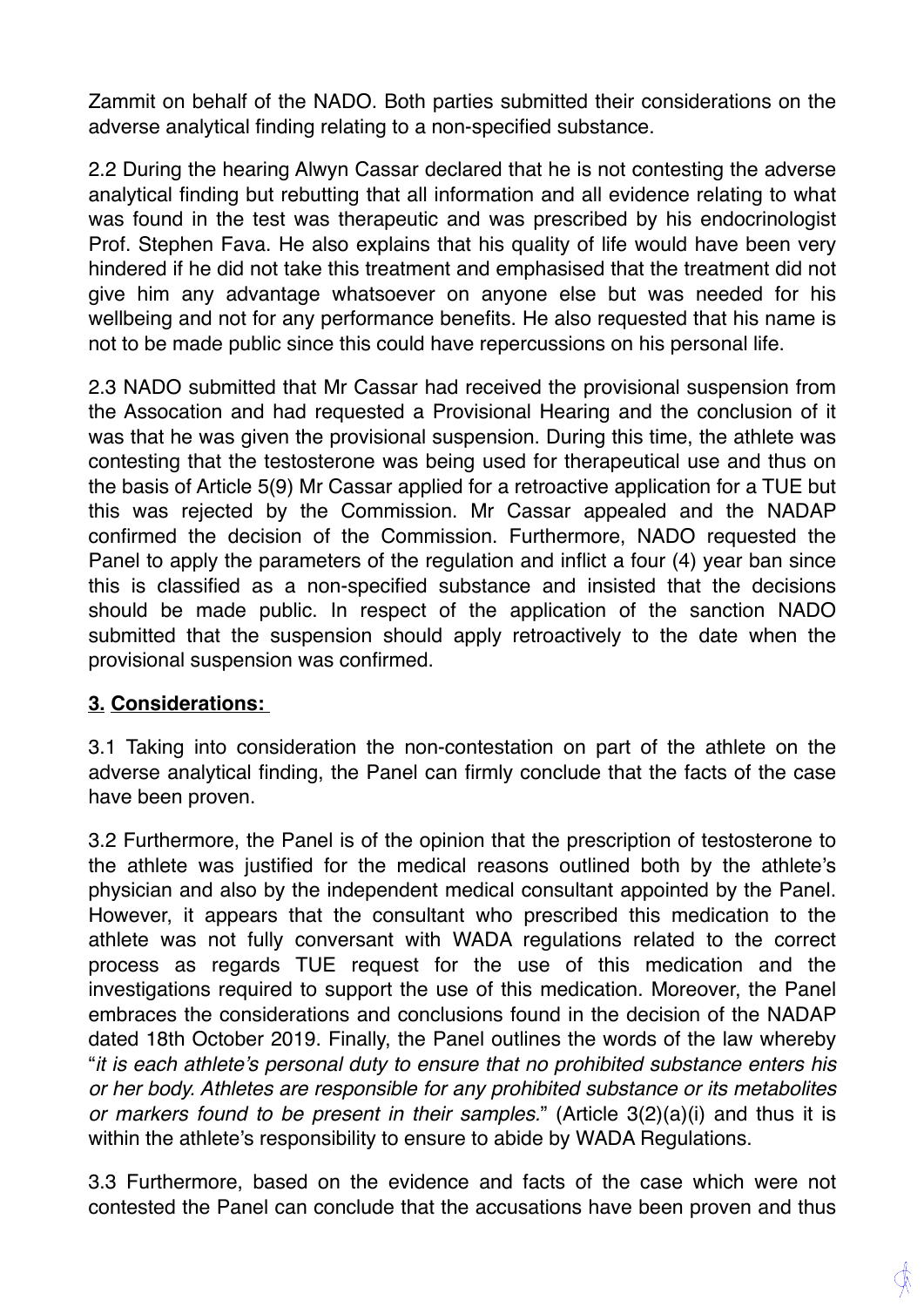Alwyn Cassar has breached the Anti-Doping Regulations, 2015 [Art. 3(2)(a)] and (Art. 2.1) as the presence of a prohibited substance or its metabolites or markers has been found in the athlete's urine sample A that had been collected from him on the 24th February 2019.

3.4 The Panel shall now examine the athlete's request not to disclose his identity and the opposition registered by NADO. Reference is being made to Article 11(26) and Article 15(6) of LN 17 of 2015 which state as follows:

Art 11(26) "*A mandatory part of each sanction shall include automatic publication, as provided in regulation 15(6).*"

Art 15(6) "*The identity of any athlete or other person who is asserted by the ADC or a national association to have committed an anti-doping rule violation, may be publicly disclosed by the ADC or the national association only after notice has been provided to the athlete or other person in accordance with regulations 8(1)(c), (k), (n), (o), and (p), and to the applicable anti-doping organisations in accordance with regulation 15(3).*"

The Panel opines that the requisite of the law is that it is mandatory that the sanction is made public and this in view of Article 11(26) but such article is to be read in conjunction with Article 15(6) whereby it stipulates that the identity of the athlete "may be publicly disclosed by the ADC....". Thus, on the basis that the disclosure of the athlete's identity does not result as a mandatory requisite but according to law it "may" be disclosed, the Panel feels that the contents of this case are of sensitive and personal nature and therefore there are justifying reasons to request that the identity of the athlete is not disclosed. This does not preclude the disclosure of the decision but in case of disclosure any reference to the name, surname and identity of the athlete are mentioned the decision shall read "the athlete".

## **4. Decision:**

Therefore on the basis of the above considerations, the National Anti-Doping Disciplinary Panel rules that:

4.1 Alwyn Cassar has breached the Anti-Doping Regulations, 2015 [Art. 3(2)(a)] and WADA Code Art. 2.1, whereby the presence of a prohibited substance or its metabolites or markers has been found in the athlete's urine sample A collected from him on the 24th February 2019.

4.2 And therefore the National Anti-Doping Disciplinary Panel as provided under Art 11 (2) (a) of the Anti Doping Regulations, 2015 and Art. 10.2.1 of the WADA Code is imposing on the athlete Alwyn Cassar a suspension of ineligibility from any sports activities for a period of four (4) years commencing from the date of his provisional suspension.